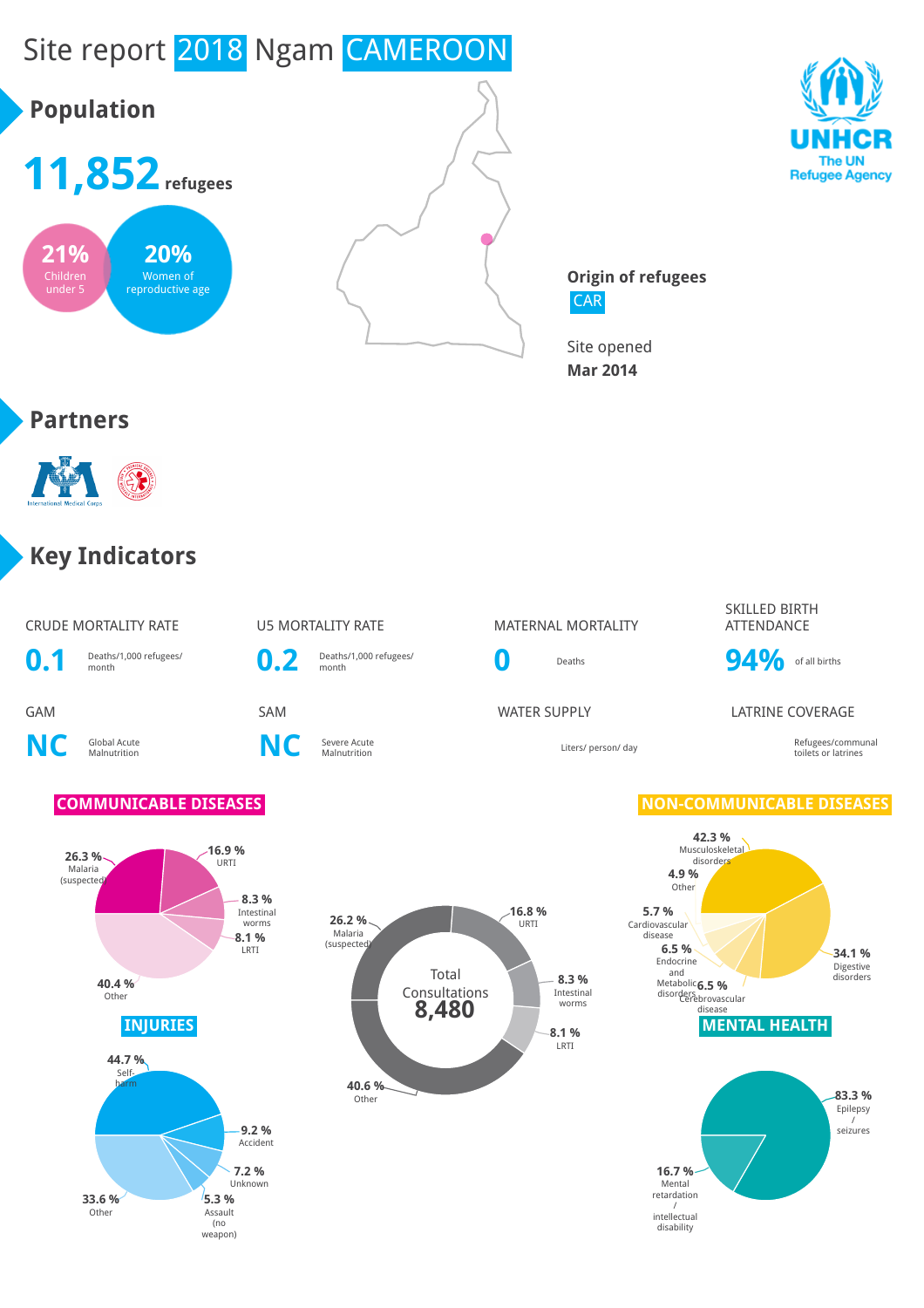## **Public Health**

| <b>HEALTH STAFFING</b>                                      | <b>INDICATOR</b> | <b>STANDARD</b> |           | <b>MORBIDITY</b>                                 | <b>INDICATOR</b> | <b>STANDARD</b> |   |
|-------------------------------------------------------------|------------------|-----------------|-----------|--------------------------------------------------|------------------|-----------------|---|
| Number of medical doctors                                   |                  | 1: 50,000       | $\bullet$ | Incidence of malaria among children under        | 13               |                 |   |
| Number of qualified nurses                                  |                  | $1:$ < 10,000   | $\bullet$ | Incidence of watery diarrhoea among              | $\overline{2}$   |                 |   |
| Number of community health workers                          |                  | 1:1,000         | $\bullet$ | children under 5                                 |                  |                 |   |
| <b>ACCESS AND UTILIZATION</b>                               | <b>INDICATOR</b> | <b>STANDARD</b> |           | Incidence of pneumonia among children<br>under 5 | 9                |                 |   |
| Consultations per trained clinician per day                 | 4                | < 50            | Ø         | Incidence of pneumonia among over 5              | 5                |                 |   |
| Health utilisation rate (new visits / refugee /             | 0.5              | $1 - 4$         | ೞ         | Tuberculosis success rate                        |                  | < 90%           |   |
| year)<br>Proportion of host population consultations        | 18%              |                 |           | Were any MDR/X-TB cases diagnosed among<br>PoCs? |                  | <b>No</b>       |   |
| <b>MORTALITY</b>                                            | <b>INDICATOR</b> | <b>STANDARD</b> |           | <b>VACCINATION</b>                               | <b>INDICATOR</b> | <b>STANDARD</b> |   |
| <b>Crude Mortality Rate</b><br>(CMR) (/1000/month)          | 0.1              | < 0.75          | Ø         | Full vaccination coverage                        | 20%              | < 95%           | ೞ |
| Under-five Mortality Rate<br>(U5MR) (/1000/month)           | 0.2              | $< 1.5$         | Ø         | Measles vaccination coverage                     | 22%              | < 95%           | Ø |
| <b>Infant Mortality Rate</b><br>(IMR) (/1000 livebirths)    | 30.5             | $30$            | Δ         | Source of vaccination data                       |                  |                 |   |
| <b>Neonatal Mortality Rate</b><br>(NNMR) (/1000 livebirths) | 0                | < 20            | $\bullet$ | IN-PATIENT DEPARTMENT (IPD)                      | <b>INDICATOR</b> | <b>STANDARD</b> |   |
| <b>OUTBREAK ALERT AND RESPONSE</b>                          | <b>INDICATOR</b> | <b>STANDARD</b> |           | Average length of stay (days)                    | 1.0              |                 |   |
| Proportion of outbreaks investigated within 48<br>hours     |                  | 100%            |           | Case fatality rate                               | 0.0              |                 |   |
| Number of outbreaks reported                                | 0                |                 |           | Hospitalisation rate                             | 38.3             | $50 - 150$      | ೞ |

# **Reproductive Health**

| <b>ANTENATAL CARE</b>                                                                     | <b>INDICATOR</b> | <b>STANDARD</b> |           | <b>FAMILY PLANNING</b>                                                      | <b>INDICATOR</b> | <b>STANDARD</b> |   |
|-------------------------------------------------------------------------------------------|------------------|-----------------|-----------|-----------------------------------------------------------------------------|------------------|-----------------|---|
| Antenatal care coverage                                                                   | 85%              | $> 90\%$        |           | Contraceptive prevalence rate                                               | 0%               | $\geq 30\%$     | ☎ |
| Coverage of antenatal tetanus vaccination                                                 | 70%              | >95%            | А         | Source of contraceptive prevalence data                                     |                  |                 |   |
| <b>DELIVERY CARE</b>                                                                      | <b>INDICATOR</b> | <b>STANDARD</b> |           | SEXUAL AND GENDER-BASED VIOLENCE (SGBV)                                     | <b>INDICATOR</b> | <b>STANDARD</b> |   |
| Proportion of births attended by skilled<br>personnel                                     | 94%              | $\geq 90\%$     | $\bullet$ | Total number of reported rapes                                              | $\mathbf{0}$     |                 |   |
| Proportion of births conducted by caesarean<br>section                                    | 0%               | $5 - 15%$       | Ø         | Proportion of eligible rape survivors provided<br>with PEP within 72 hours  |                  | 100%            |   |
| Proportion of newborn infants with low birth<br>weight (<2500 gs) (weighed within 72 hrs) | 7%               | < 15%           |           | Proportion of eligible rape survivors provided<br>with ECP within 120 hours |                  | 100%            |   |
| Proportion of teenage pregnancies                                                         | 10%              |                 |           | SEXUALLY TRANSMITTED INFECTIONS (STIS)                                      | <b>INDICATOR</b> | <b>STANDARD</b> |   |
| Still birth rate (/1000 total births / month)                                             | $\overline{2}$   |                 |           | Number of genital ulcer diseases                                            |                  |                 |   |
| Number of maternal deaths                                                                 | $\mathbf{0}$     |                 |           | Number of Pelvic Inflammatory diseases                                      | 59               |                 |   |
| Proportion of maternal deaths investigated<br>within 48 hours                             |                  | 100%            |           |                                                                             |                  |                 |   |